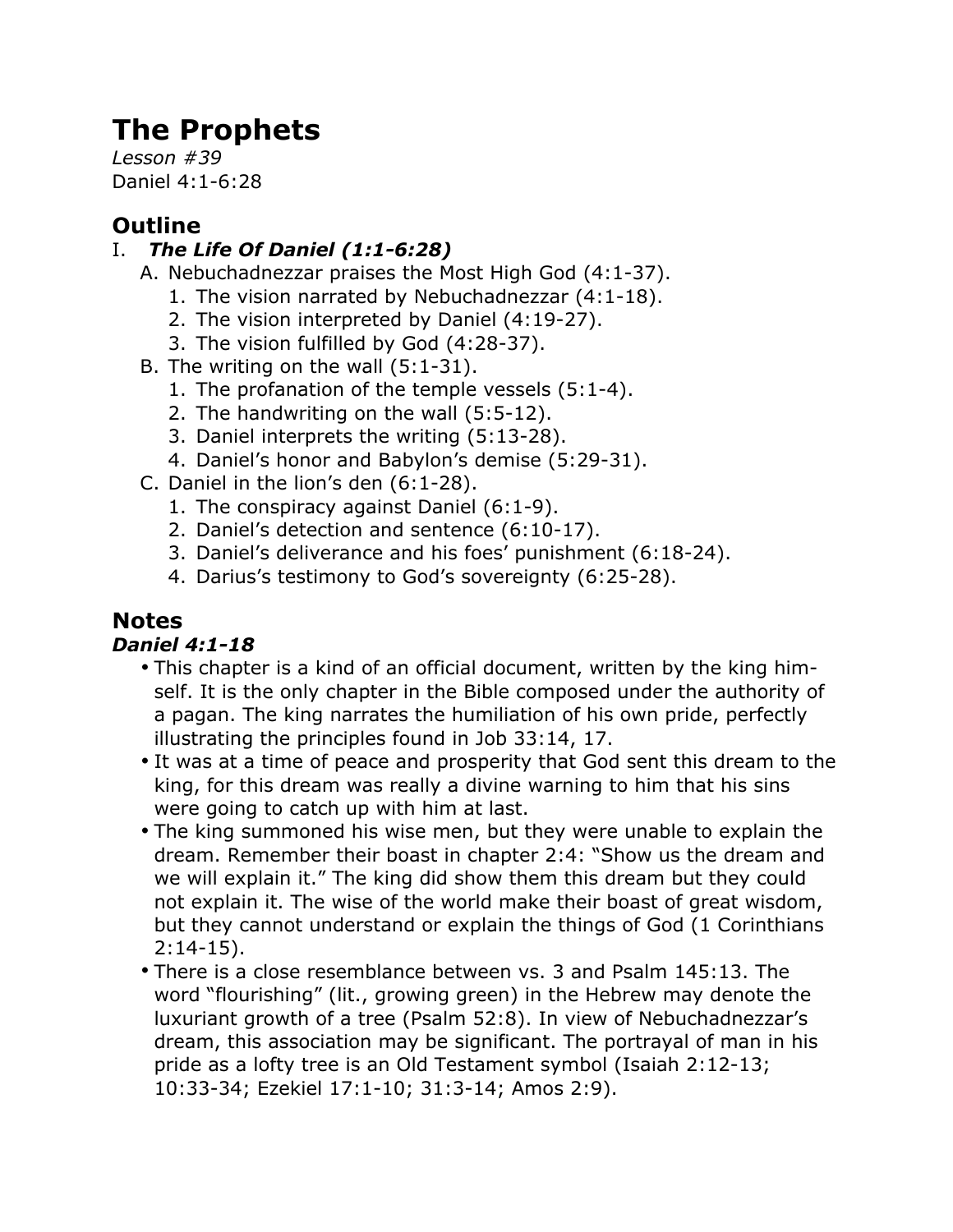- In a great twist of irony, Nebuchadnezzar had power, riches and glory, but he was unable to unlock the future. Although in his own eyes he had seemed to tower above the whole human race, he was so cast down that he was not even the last among mortals.
- In contrast to the other soothsayers in his court, Nebuchadnezzar acknowledged that Daniel was inspired by God (or the gods).
- Herodotus 7.19 relates a dream of Xerxes, who, ready to set out against Greece, "imagined himself crowned with olive, of which the branches spread all over the earth." In 1.108 Astyages the Mede dreamed "that a vine grew from his daughter's private parts and spread over Asia," prefiguring the rise of Cyrus.

#### *Daniel 4:19-27*

- It was plain to Daniel that the message of the dream was a sobering one. Daniel wishes that the dream might be for the king's enemies. This wish clearly makes it known that the dream is unfavorable to Nebuchadnezzar.
- God had used the figure of a tree to picture a kingdom elsewhere (Ezekiel 31:1-18; Matthew 13:31-32). A tree is a good symbol of an earthly kingdom because it is rooted in the earth and depends on the earth for its food and stability. Babylon had become a great and powerful kingdom. However, it was not for Nebuchadnezzar to boast, because God had given him his throne and his kingdom.
- The metal restraint suggests a reversal of the treatment Nebuchadnezzar had given Israel (Jeremiah 28:14; 39:7; 52:11).
- God was working this way in the king's life to teach him humility. You will remember that in the king's "image dream" he was pictured as the head of gold; and in chapter 3, the king had made an entire image of gold to attract worship and praise to himself. God would show this proud monarch that he was actually a beast at heart.
- "The watcher and holy one" is never used anyplace else in the Bible of an angelic figure. However, this being must have been an angel of God, appointed to work in the kingdom of Babylon. Daniel 10:4-20 informs us that the angels are very active in the affairs of the nations of the world.

#### *Daniel 4:28-37*

- At vs. 28 there is a shift to third person narration. The first person is resumed again at vs. 34. The significance of this shift lies in the fact that during the time of illness Nebuchadnezzar was not "I."
- God gave Nebuchadnezzar a whole year to consider the warning and turn from his sins, but the king paid no heed. In fact, he became more and more proud of his achievements (Proverbs 29:1; Ecclesiastes 8:11). There came a day when judgment fell and the true beastly nature of the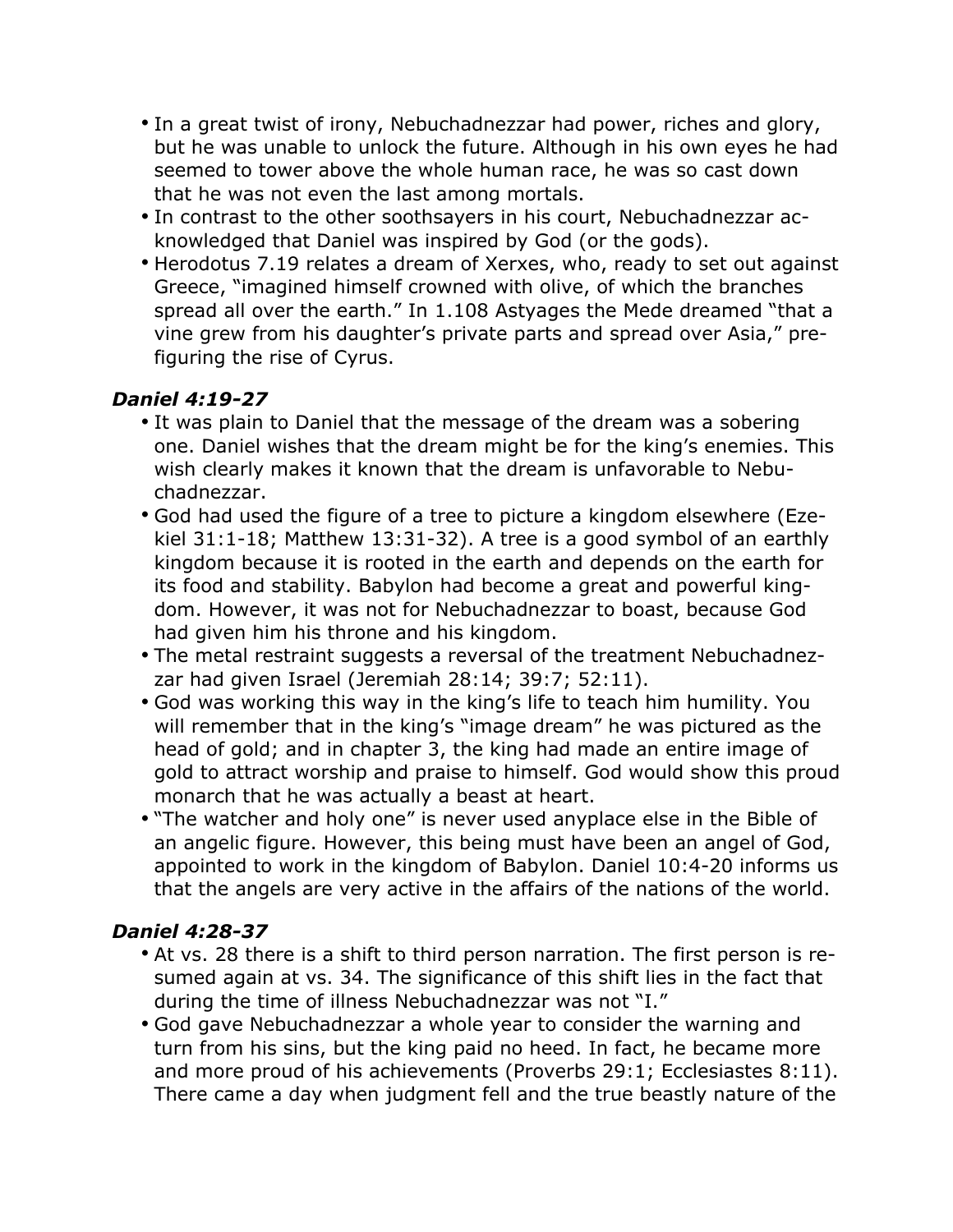king was revealed for all to see. In fact, Nebuchadnezzar's pride was on his lips as the Lord strikes him.

- Many scholars have diagnosed Nebuchadnezzar's illness as a form of *isania zoanthropica*, such as *boanthropy* or *lycanthropy*, where a human being thinks himself or herself as an ox or a wolf. The appropriateness of this affliction is noted by Fewell, who states, "A man who thinks he is like a god must become a beast to learn that he is only a human being."
- That Nebuchadnezzar could raise his eyes to heaven proves that he was still capable of response to God, despite his dementia. Looking toward heaven is an acknowledgment of God's superiority (Psalm 123:1). Nebuchadnezzar's song of praise is reminiscent of many Old Testament passages (Psalm 145:13; Isaiah 10:17; 24:21; 14:27).
- By divine grace the humiliated king's reason returned. His first response was to praise, honor and glorify God as the eternal, omnipotent Sovereign of the universe. Second, he honored him as the Ruler whose kingdom would never end. Third, Nebuchadnezzar acknowledged that humans are as nothing before God. Finally, Nebuchadnezzar saw that God is beyond the control of any human being and accountable to no one. In contrast to the transient reigns of human rulers, the authority of God goes on forever.
- Through this event the Jews held captive in Babylon could not help but know that their Lord was the true and living God and that all the gods of the pagans were only idols. They knew for certain that the apparently limitless power of Nebuchadnezzar was under the control of the Lord God Almighty.

#### *Daniel 5:1-4*

- When the wine had overcome the king's senses, he ordered that the sacred vessels from the temple in Jerusalem be brought in for use (Proverbs 20:1).
- According to Millard what was unusual for this banquet was that men used sacred vessels from a temple. Even if captured and carried off as booty, the equipment of national sanctuaries was normally treated with respect. His blasphemy was carried even further in that it was combined with idolatry.
- Belshazzar, the son of Nabonidus, was vice-regent and in charge of Babylon during his father's ten-year absence from the capital city. "Father" in vs. 2 is used in the sense of "predecessor." Quite possibly, the word father carries here the sense of "grandfather." It is thought that Belshazzar's mother, Nitocris, was the daughter of Nebuchadnezzar. This would explain her knowledge of Nebuchadnezzar's relation to Daniel and her willingness to speak so courageously of Daniel in vss. 11-12.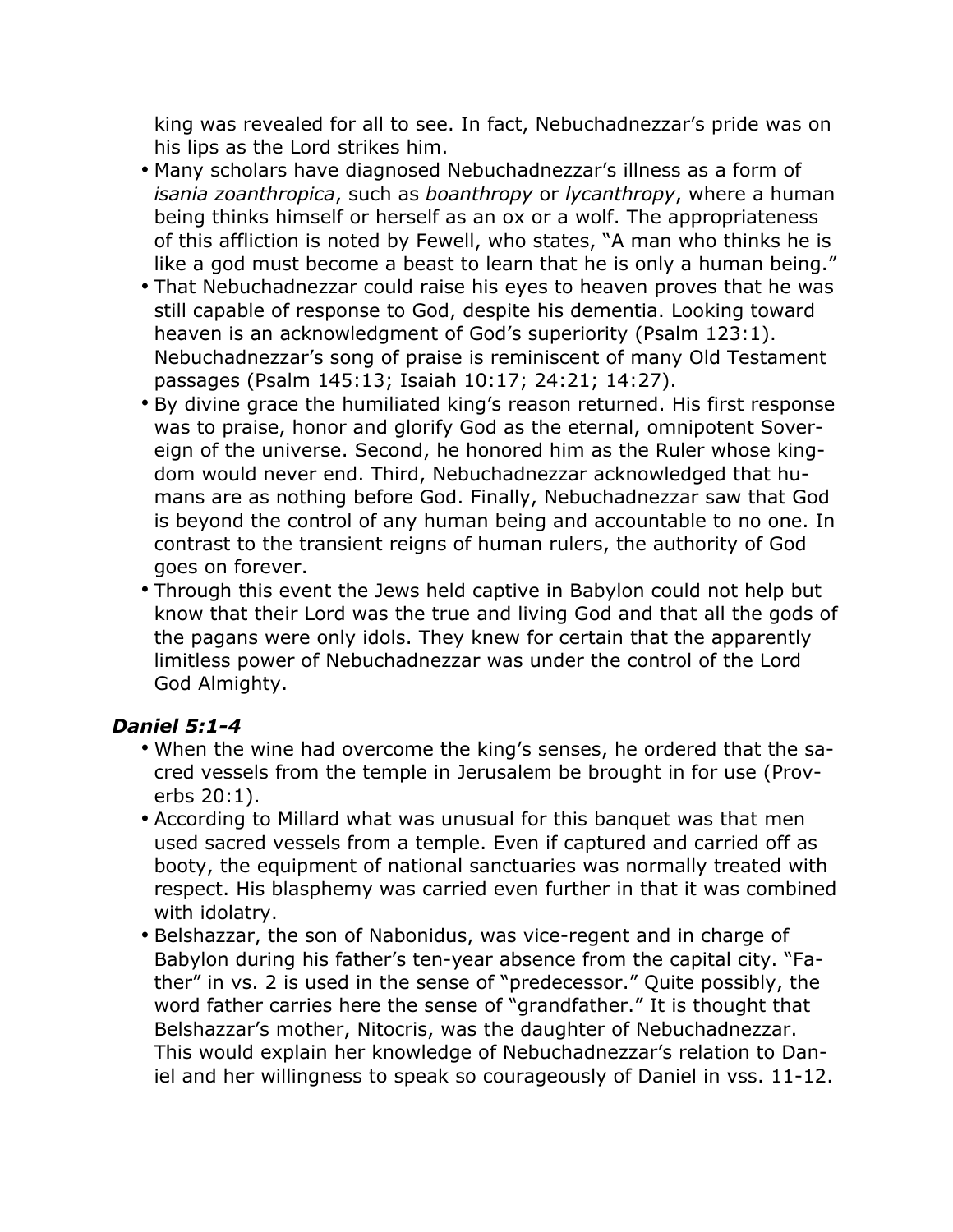#### *Daniel 5:5-12*

- R. Koldewey, the excavator of the palace at Babylon, discovered the walls covered with a white plaster. The writing on the wall would have easily been seen then. The lampstand would also have illumined the writing surface.
- The description of the king's terror details in descending order four bodily manifestations of fear.
- The king called his wise men to interpret the dream, promising great reward to the one who could. Presumably, the wise men could read the inscription since it was written in Aramaic, the common language of the day. They were, however, unable to determine the significance of the writing.
- Daniel (who was probably about 80 by 539 B.C.) was not included among those summoned. The king's mother thought of Daniel as soon as she saw the commotion in the banquet hall and urged the king to stop worrying.

#### *Daniel 5:13-28*

- Belshazzar seems to speak contemptuously of Daniel. He intends to put Daniel in his place by reminding him of his exilic status. The king interrogated Daniel without shame, and interrogates him as if he were a prisoner.
- Daniel began by refusing any reward. He was not motivated by a regard for earthly advantage, and would declare the truth, whether it might be pleasing or displeasing to the king. If Daniel read the writing while the king was addressing him, he undoubtedly realized that such honors would be short-lived.
- Daniel used the reference to the past to point out why Belshazzar now stands in great danger. If the most high God would depose Nebuchadnezzar for arrogance, what will He do to you, Belshazzar, for profaning what had been dedicated to him? Nebuchadnezzar's pride reflected a misguided sense of accomplishment. His success led him to think that he was sovereign, when, in reality, the most high God was in control. Nebuchadnezzar ultimately acknowledged his subservience to the true sovereign. Nebuchadnezzar had been guilty of indifference. Belshazzar, on the other hand, was guilt of defiance, for he had set himself up against the Lord of heaven.
- Belshazzar should have learned a lesson from the example of Nebuchadnezzar. Regrettably, he had not, and now he stands on the brink of disaster. In vs. 19 Daniel intimates that Belshazzar's actions were excessive for a monarch who was not the equal of his grandfather Nebuchadnezzar in power.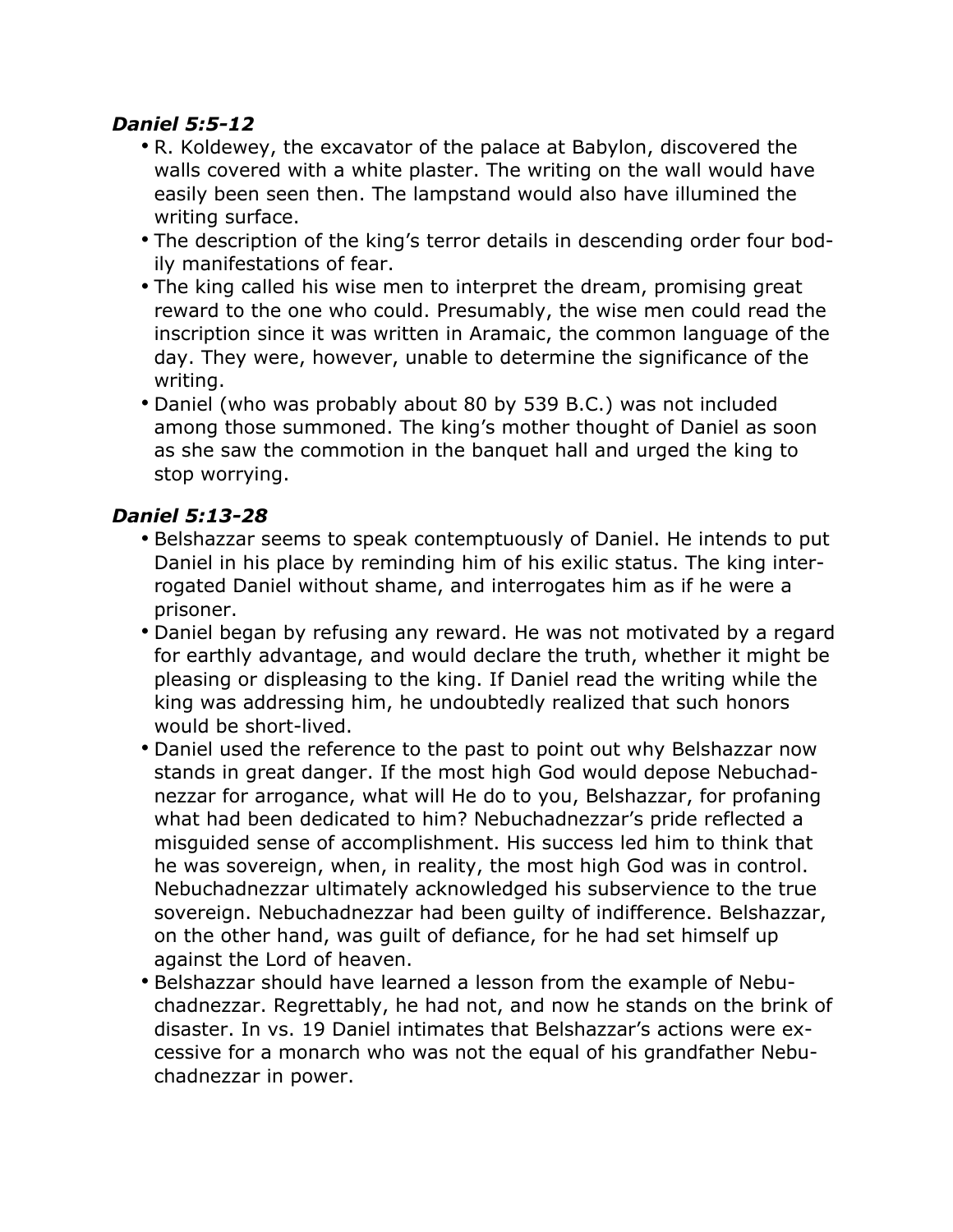• "Mene," meaning "numbered" or "measured," signified that the years of Belshazzar's reign had reached their end. "Tekel" is related to the word for "shekel," whose root idea is "to weigh." In Belshazzar's case, God found him deficient in his scales and therefore rejected him. "Peres" is derived from a root that means "to divide." Belshazzar's kingdom would be divided or separated from him and given to the Medes and Persians then besieging the city.

#### *Daniel 5:29-31*

- The fall of Babylon and the Neo-Babylonian Empire is recounted by Herodotus (1.191) as follows: "By means of a cutting he diverted the river into the lake (which was then a marsh) and in this way so greatly reduced the depth of water in the actual bed of the river that it became fordable, and the Persian army, which had been left at Babylon for the purpose, entered the river, now only deep enough to reach about the middle of a man's thigh, and, making their way along it, got into the town." Xenophon (*Cyropaedia* 7.5.20-21) also mentions the attack and records a speech given by Cyrus to his men moments before they marched under the walls of Babylon.
- Destruction was closing in on Belshazzar and his kingdom even while Daniel's promotion was taking place. Vs. 30 tersely reports that Belshazzar was slain the same night. The government of Babylon was then entrusted to Darius the Mede.
- The exact identity of Darius the Mede has been a difficulty for interpreters. There are a number of possibilities, but Gubaru, a governor under Cyrus the Great, was probably Darius. It has been discovered that the word "Darius," much like "Augustus" to the Romans and "King" to us, was a title of honor. It would appear, then, that after the fall of Babylon, Cyrus's presence was needed in another front of his empire. He put Gubaru-Darius in charge, with the title King of Babylon, to rule for a year or so until he could return and be formally coronated as king. After his year of rule, Darius was retained as the governor of Babylon, but the crown was transferred to Cyrus.

#### *Daniel 6:1-9*

- With the emergence of the Medo-Persian Empire, the need arose to organize the far-flung rule. This organization was meant to minimize the king's loss of territory due to uprisings, or in taxation due to graft. The number of satraps mentioned here compares favorably with the 127 mentioned in Esther 1:1.
- In obedience to the law of the land Daniel was impeccable. However, his first allegiance was to his God. Herein lies the tension. If his godliness conflicted with the law of the state, then accusation may arise.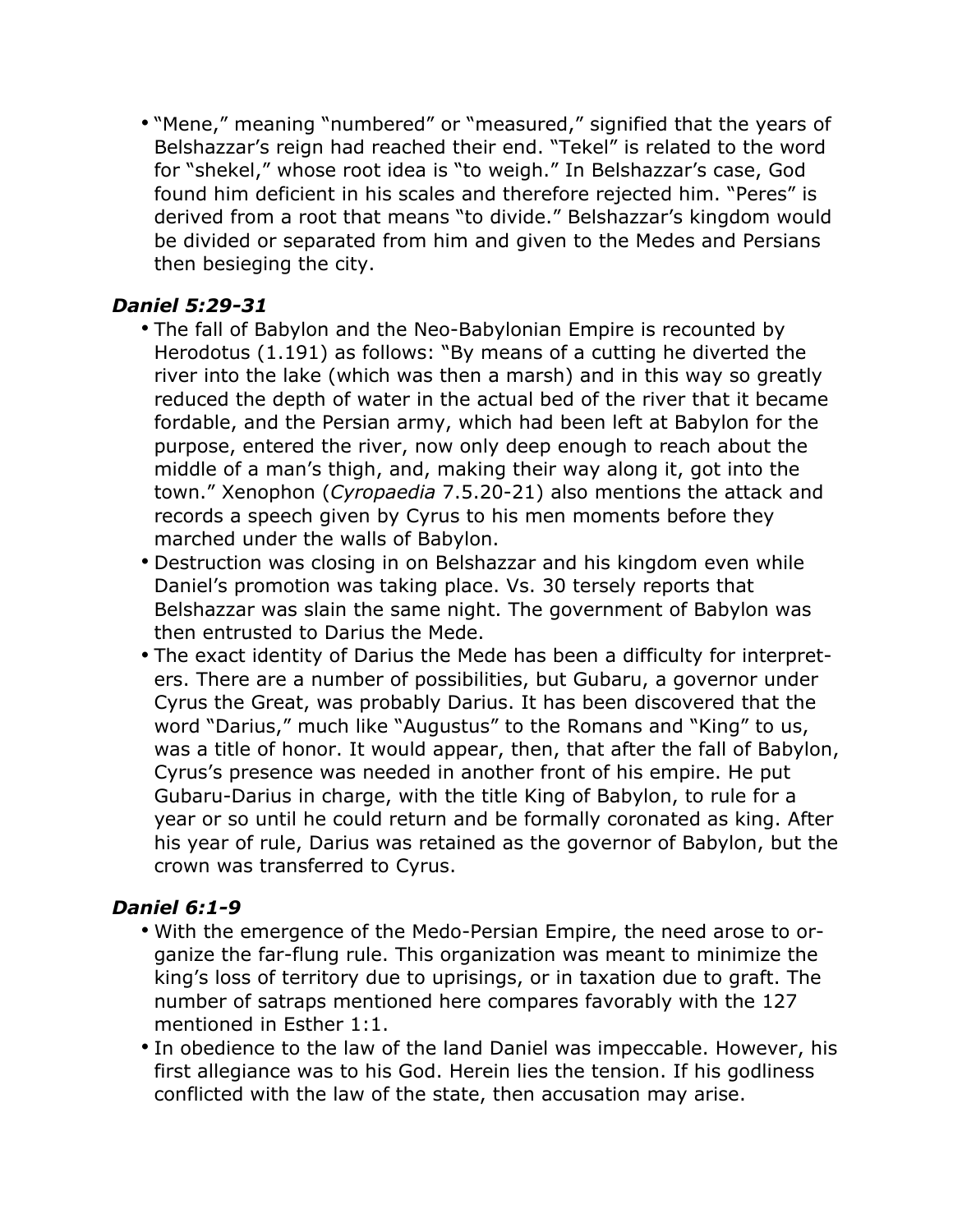- All the nations subjected to the Medo-Persian kingdom were not required to abandon their own special worship rendered to their gods, but to acknowledge that the Medo-Persian world ruler Darius was also the son and representative of their national gods. For this purpose they must for the space of thirty days present their petitions to their national gods only in him as their manifestation.
- The unalterable decrees of the Medes and Persians is further testified of in Esther 1:19; 8:8. Diodorus Siculus recounts how Darius III "reproached himself for having made a serious mistake, but all his royal power was not able to undo what was done" (17.30), and Charidemus was led away to death.

#### *Daniel 6:10-17*

- When Daniel received notice of this new law, he faced a dilemma. Prayer and fellowship with the Lord had safeguarded him from the corrupting influences of Babylonian culture.
- The Bible frequently mentions a roof chamber as a place of prayer (2 Samuel 18:33; 1 Kings 17:19; 2 Kings 4:10; Acts 1:13; 20:8). Standing was the normal posture for prayer, but kneeling was common (1 Kings 8:54; Ezra 9:5). The windows open toward Jerusalem is a literal understanding of Solomon's prayer recorded in 1 Kings 8:35-36, 41-43, 48. The temple, which symbolized the presence of God among His people, was situated in Jerusalem (Psalm 5:7; 28:2). Prayer three times a day during different parts of the day is mentioned in Psalm 55:17; 119:164; 5:3; Acts 10:9, 30; Psalm 42:8.
- The hostile officials waited for Daniel to pray and then burst in on him, catching him violating the new decree. They lost no time in reporting him to Darius, reminding him that he had forbidden all petitions to anyone but himself during the thirty-day period.
- Darius's response was not what the conspirators had expected. Indeed, he was greatly distressed, probably realizing that he had been manipulated by Daniel's enemies. Throughout the day he tried his best to save Daniel's life.
- Daniel's enemies referred to him as one of the "children of the captivity of Judah," which cleverly implied an act of rebellion by a foreigner against the royal authority.
- The lion pit presumably was a subterranean cavern with two entrances -- side and top: a ramp for entrance and a hole in the roof by which the food would be fed to the lions. A stone sealed off any avenue of escape. The sealing by both the king and the nobles rules out any possibility of intervention.